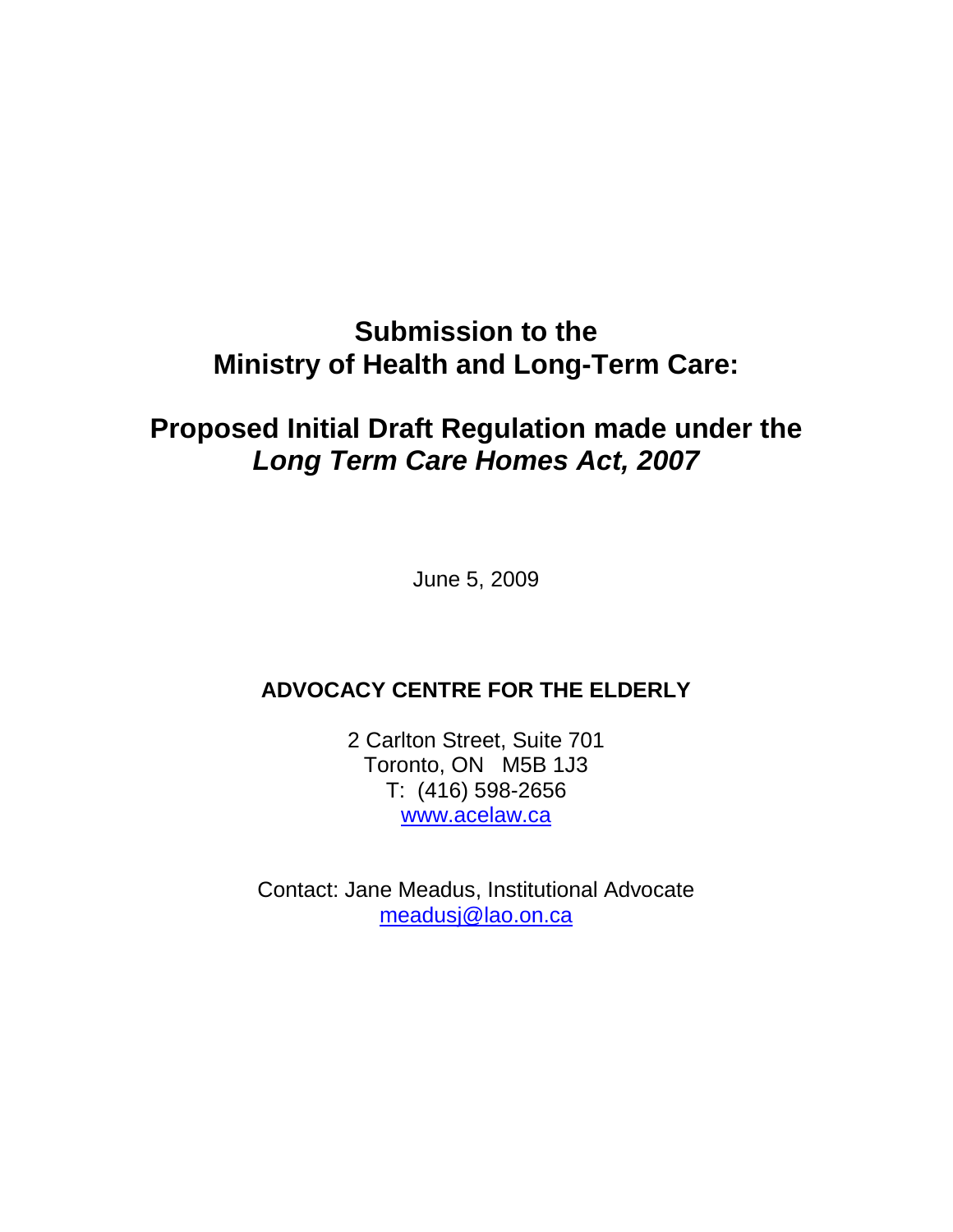## **INTRODUCTION**

The Advocacy Centre for the Elderly (ACE) is a community legal clinic, funded by Legal Aid Ontario, to provide legal services to low income seniors on elder law issues. ACE has been in operation since 1984. A primary area of practice of ACE has been advocacy and representation of residents in the long-term care system. One of the lawyers at ACE is a full-time Institutional Advocate, who provides advice to seniors living in various forms of facilities in the health system, as well as people considering moving into such places and families of seniors who may become or are residents in long-term care homes, hospitals, and other group living environments. ACE not only represents and advises individual clients, but also engages in public legal education and law reform activities on long-term care and health institution issues. ACE has also produced a text in excess of 600 pages that is now in its third edition entitled Long Term Care Facilities in Ontario: The Advocate's Manual.

We would like to thank the Ministry of Health and Long-Term Care for allowing us to participate in the process under which the draft regulations were initially created. We believe that the consultations which have taken place over the past year with various stakeholders have proven invaluable in the creation of these regulations. Of critical importance was the Ministry's outreach to residents, family councils and staff working in the homes, whose input was critical. We would like to specifically commend Colleen Sonnenberg and her team for their hard work, listening to stakeholders and endeavouring to draft regulations which meet the needs of residents of long-term care homes.

#### **GENERAL COMMENTS**

The Ministry of Health and Long-Term Care has given the public one month to comment on Part I of the draft regulations. One of the difficulties with this process is that the contents of Part II are unknown. One can hazard a guess as to the contents of the second set of regulations; however, until they are actually published, the actual regulations are unknown. We therefore request that the following provision be added:

#### **Part I of the draft regulations will be open to further amendments upon receipt of Part II of the draft regulations to ensure completeness and permit the public an opportunity to respond to the draft regulations in its entirety.**

We would also like to note that throughout most of our submission, we have provided suggestions as to what the amendments to the regulations should look like. In other instances, while we have indicated that a regulation is required, the contents and drafting are left to the Ministry to determine. These areas have been shaded in grey.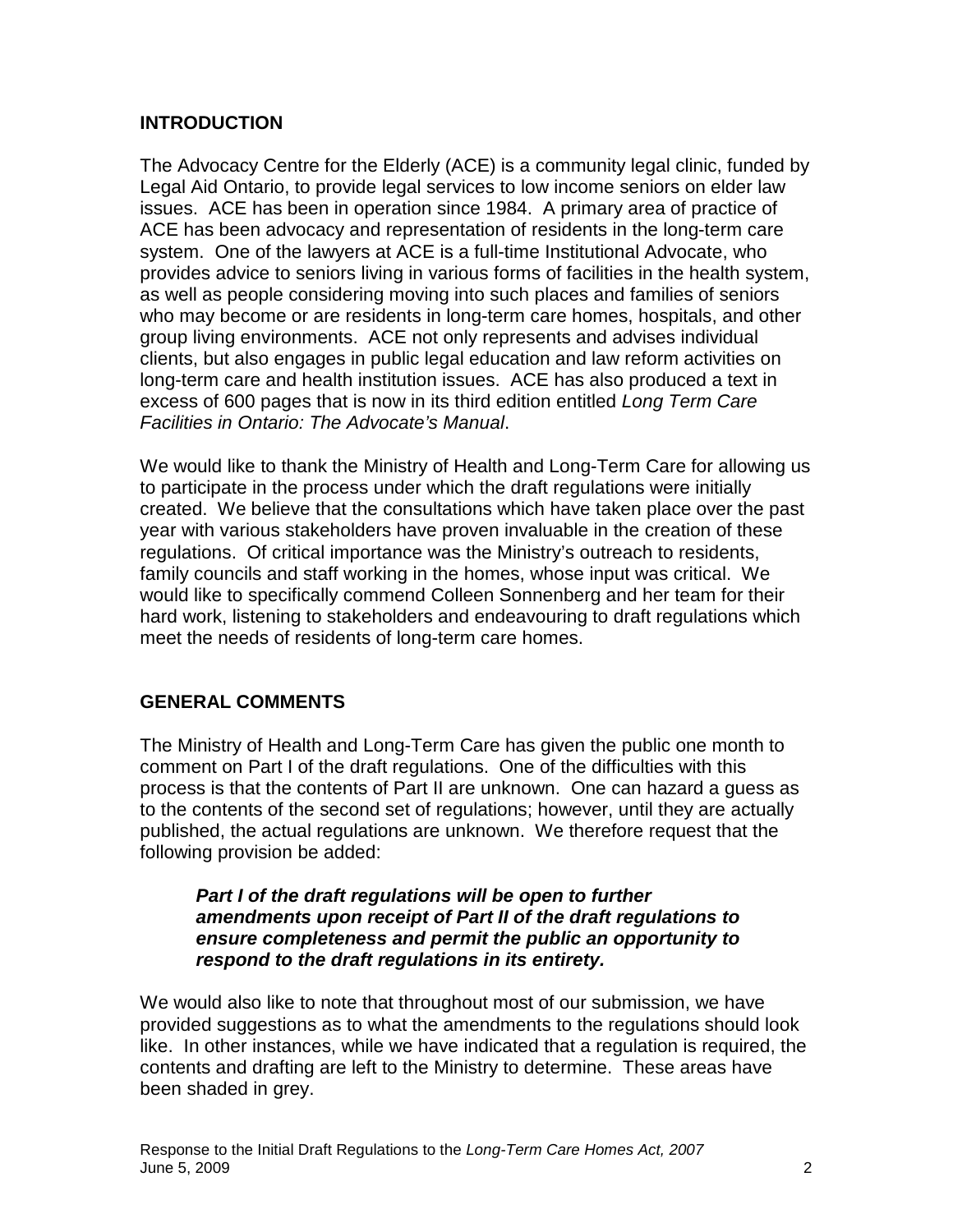## **PART I – INTERPRETATION**

## **Sections 1 and 3 – Definitions**

Section 1 of the draft regulations sets out a definition for both "private accommodation" and "semi-private accommodation" while section 3 defines "accommodation", "basic accommodation" and "preferred accommodation".

It is ACE's opinion that the definitions of the different types of accommodation in the regulation are not comprehensive. The regulations must define what is actually meant by each type of accommodation.

For example, the current regulations to the Nursing Homes Act define each type of accommodation as follows:

"private room" means,

- (a) in the case of a nursing home to which the design manual or the part of the retrofit manual concerning resident bedrooms and headed "Option A" applies, a room with one bed that has a private ensuite washroom, other than a room that is designated by a licensee as a standard room,
- (b) in the case of a nursing home to which the part of the retrofit manual concerning resident bedrooms and headed "Option B" applies, a room with one bed that has an ensuite washroom, other than a room that is designated by a licensee as a standard room, or
- (c) in the case of all other nursing homes, a room with one bed, other than a room that is designated by a licensee as a standard room;

"semi-private room" means,

- (a) in the case of a nursing home to which the design manual or the part of the retrofit manual concerning resident bedrooms and headed "Option A" applies, a room with one bed that has an ensuite washroom, other than a room that is designated as a standard room by a licensee,
- (b) in the case of a nursing home to which the part of the retrofit manual concerning resident bedrooms and headed "Option B" applies, a room with two beds that affords privacy to each resident, and that has an ensuite washroom, other than a room that is designated as a standard room by a licensee, or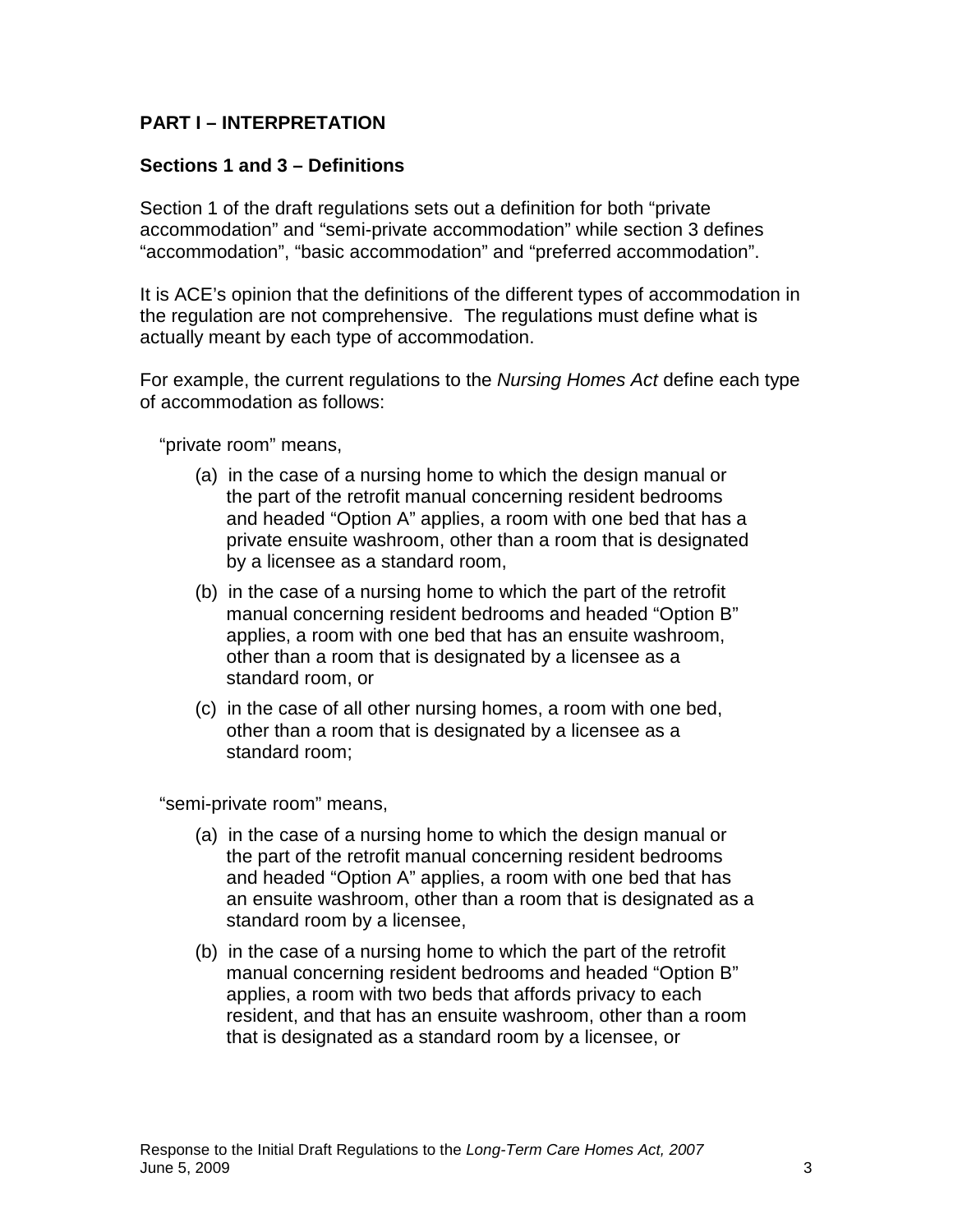(c) in the case of all other nursing homes, a room with two beds, other than a room that is designated as a standard room by a licensee;

"standard room" means,

- (a) in the case of a nursing home to which the design manual or the retrofit manual applies, a room with one or two beds that affords privacy to each resident, that has an ensuite washroom, and that is designated as a standard room by a licensee, or
- (b) in the case of all other nursing homes,
	- (i) a room with three or more beds, or
	- (ii) a room with less than three beds that is designated by a licensee as a standard room; $<sup>1</sup>$ </sup>

The problem with the current definitions is that they do not properly define what a "private", "semi-private" or "standard" accommodation bed is in homes which may have built or retrofitted prior to the design/retrofit manuals being introduced. These homes, which approximate the standards in those manuals, fall into a grey area. This has led to numerous disputes about the definition of rooms in the home.

Take the example of a home rebuilt prior to any of the new design standards being introduced. This home has three types of rooms: a single bed with its own washroom; a single bed with a shared washroom; and a double bed with its own washroom. It would appear that these configurations approximate the standards of the new design and that, for example, all rooms with a double bed and an ensuite washroom would be considered to be basic accommodation. According to the above-noted definitions, however, this can also be considered a semiprivate room under the old standards.

Homes have used this to their advantage by designating some of these beds as semi-private and some as standard, thereby keeping the number of standard beds to as close the minimum required as possible. If the home had been designed under the new standards, these rooms would only be able to be offered at the standard rate.

The draft regulations are even less detailed, thereby opening them to even more potential abuses. We therefore recommend the following definitions:

## **"private accommodation" means,**

**(a) in the case of long-term care home to which the design manual or the part of the retrofit manual concerning** 

 1 R.R.O. 1990, Reg. 832, s. 1.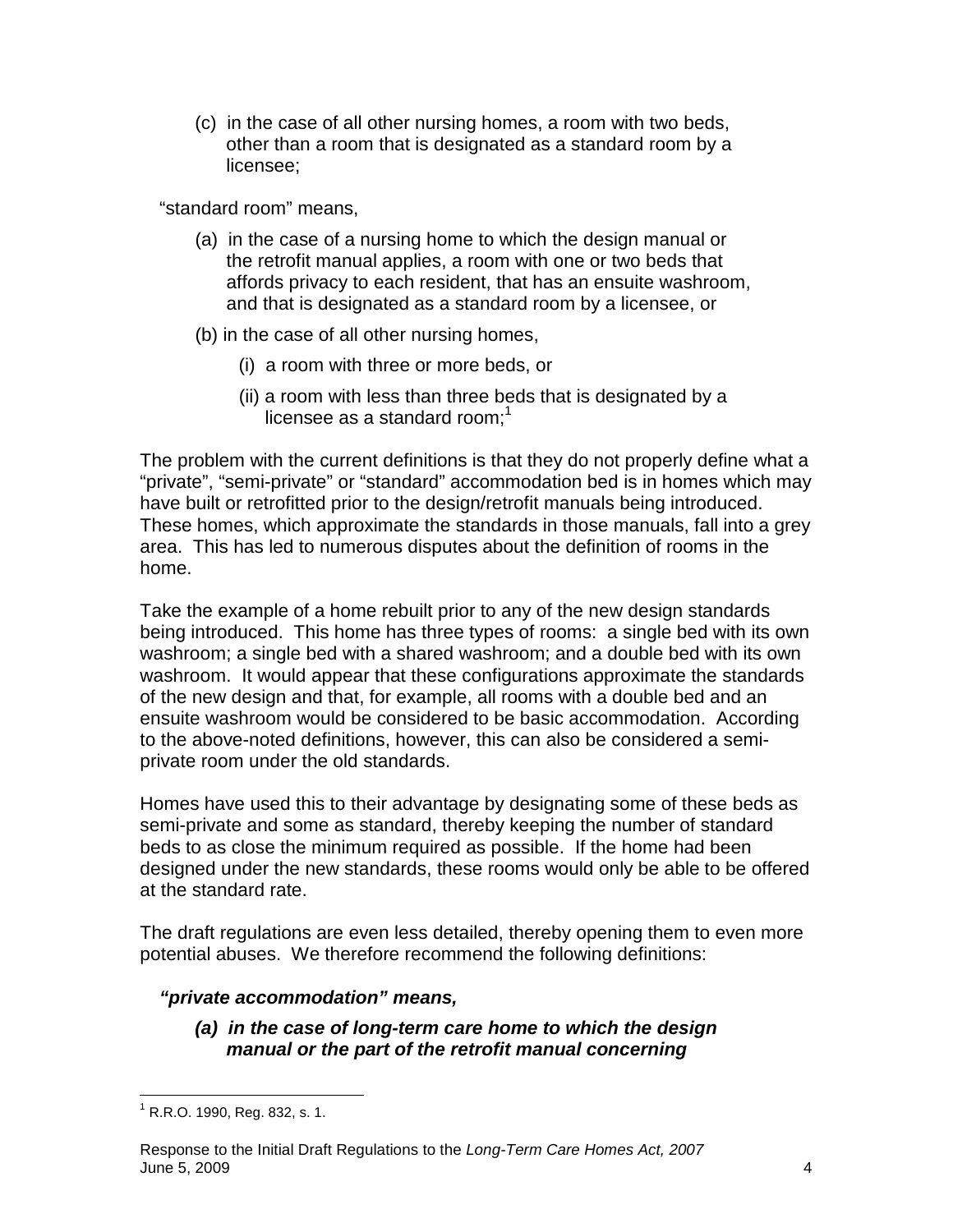**resident bedrooms and headed "Option A" applies, a room with one bed that has a private ensuite washroom, other than a room that is designated by a licensee as basic accommodation,** 

- **(b) in the case of a long-term care home to which the part of the retrofit manual concerning resident bedrooms and headed "Option B" applies, a room with one bed that has an ensuite washroom, other than a room that is designated by a licensee as basic accommodation, or**
- **(c) in the case of all other long-term care homes, as designated by the Director, other than a room that is designated by a licensee as basic accommodation;**

**"semi-private accommodation" means,** 

- **(a) in the case of a long-term care home to which the design manual or the part of the retrofit manual concerning resident bedrooms and headed "Option A" applies, a room with one bed that has an ensuite washroom, other than a room that is designated as basic accommodation by a licensee,**
- **(b) in the case of a long-term care home to which the part of the retrofit manual concerning resident bedrooms and headed "Option B" applies, a room with two beds that affords privacy to each resident, and that has an ensuite washroom, other than a room that is designated as basic accommodation by a licensee, or**
- **(c) in the case of all other long-term care homes, as designated by the Director, other than a room that is designated as basic accommodation by a licensee;**

**"basic accommodation" means,** 

- **(a) in the case of a long-term care home to which the design manual or the retrofit manual applies, a room with one or two beds that affords privacy to each resident, that has an ensuite washroom, and that is designated as basic accommodation by a licensee, or**
- **(b) in the case of all other long-term care homes,** 
	- **(i) a room that is designated by the Director as basic accommodation or**
	- **(ii) a room that is designated by a licensee as basic accommodation.**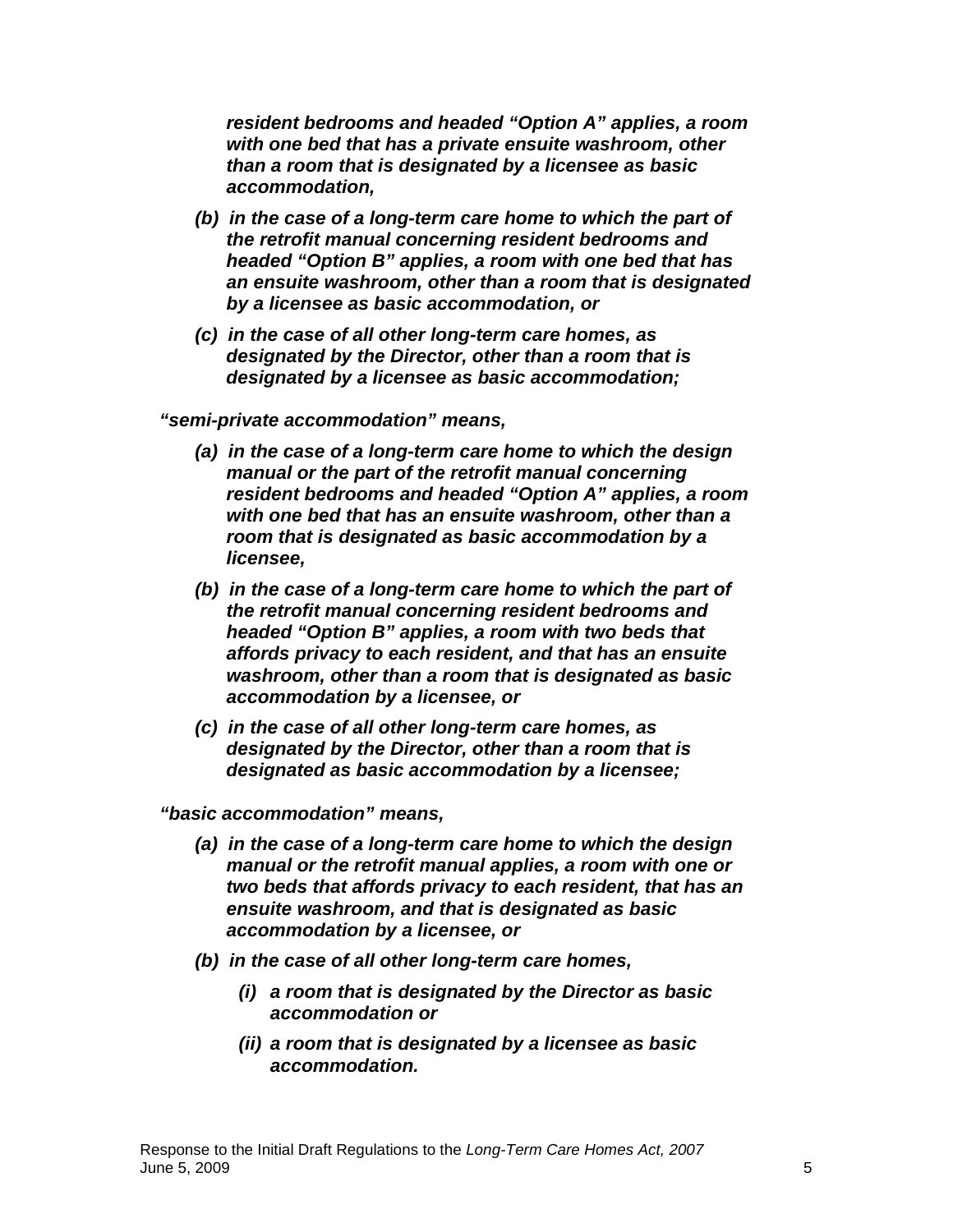## **PART II – RESIDENTS: RIGHTS, CARE AND SERVICES**

## **Residents' Bill of Rights**

The Residents' Bill of Rights is an integral part of the legislation. Subsection 3(4) of the legislation allows for regulations governing how these rights are to be respected and promoted by the licensee. The draft regulations say nothing about the Residents' Bill of Rights.

We recommend that, at minimum, the following regulations be included:

**Every licensee shall actively promote the Residents' Bill of Rights as follows:** 

- **(1) Provide a copy of the Residents' Bill of Rights to each resident and their family/substitute decision-maker upon admission;**
- **(2) Review the Residents' Bill of Rights with the resident and/or their substitute-decision-maker at the comprehensive care conference; and**
- **(3) Conduct annual seminars on Residents' Bill of Rights for** 
	- **(a) the residents; and**
	- **(b) Family and substitute decision-makers.**

**Every licensee shall actively respect the Residents' Bill of Rights as follows:** 

- **(1) All policies must comply with the Residents' Bill of Rights; and**
- **(2) All policies must be reviewed annually to ensure continued compliance with the Residents' Bill of Rights.**

#### **Section 6 – Initial Plans of Care**

The plans of care set out in section 6 of the draft regulations do not indicate that there must be consent to each pursuant to the Health Care Consent Act. Unfortunately, failure to obtain informed consent for treatment continues to be an issue in long-term care, despite the fact that legislation specifically dealing with consent has been enacted in Ontario since 1995. $^2$ 

 2 The Consent to Treatment Act, 1992, S.O. 1992, c. 31 was enacted on April 3, 1995. It was repealed and replaced by the Health Care Consent Act, 1996, S.O. 1996, c.2, Sched. A on March 29, 1996.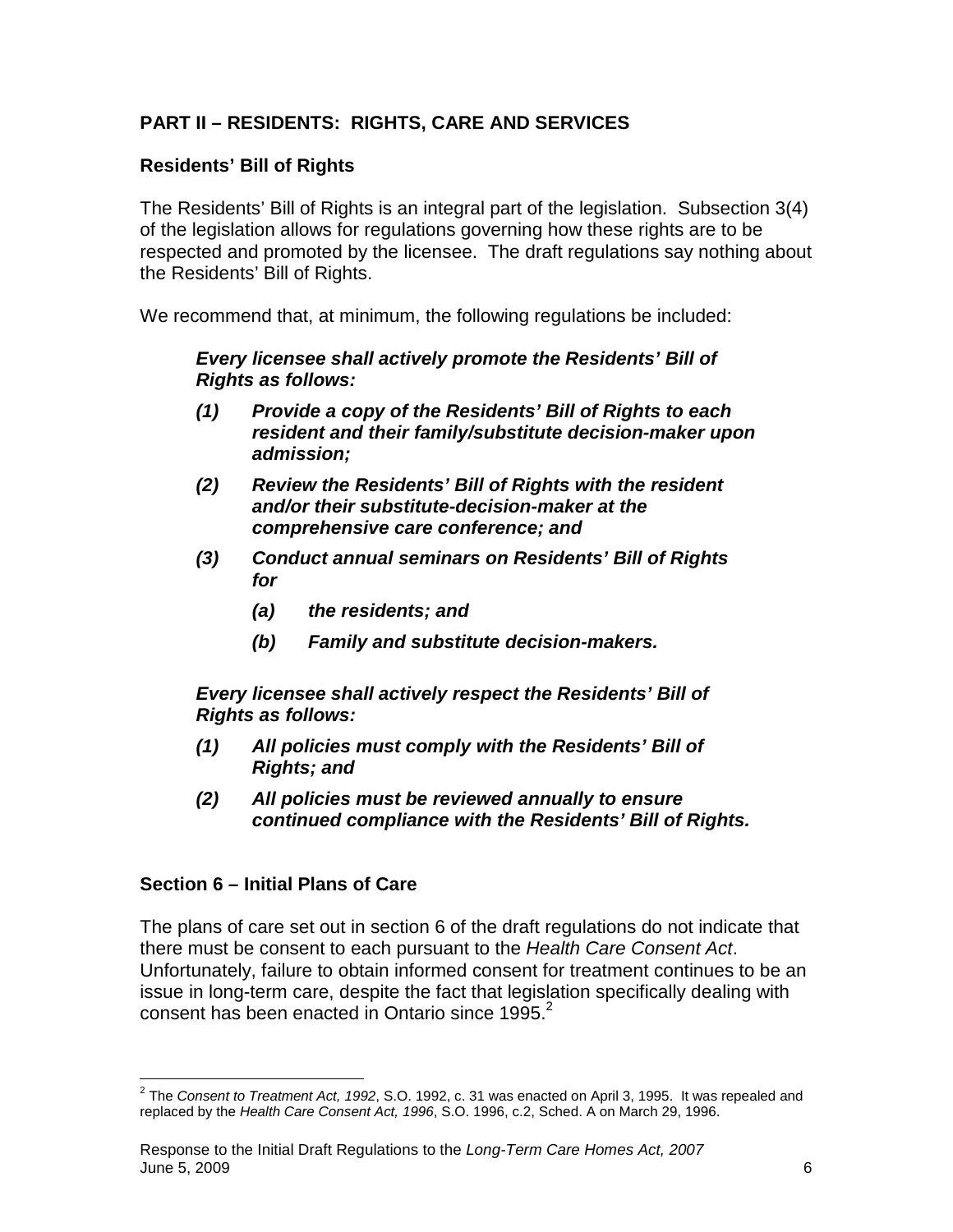We therefore recommend that section 6 be amended as follows:

- **(1) Every licensee of a long-term care home shall ensure that an initial plan of care for each resident is developed, consented to in accordance with the Health Care Consent Act, and communicated to direct care staff within 24 hours of the resident's admission to the home.**
- **(2) An initial plan of care must identify the resident and must include, as a minimum, the following information with respect to the resident:** 
	- **8. Whether the resident is capable of consenting to the plan of care.**
	- **9. Where the resident is capable, confirmation that informed consent was obtained.**
	- **10. Where the resident is not capable of consenting to the plan of care, the name of the substitute decision-maker, and confirmation that informed consent was obtained.**

## **Section 7 – Comprehensive Plan of Care**

As set out above, consent is also specifically required for the comprehensive plan of care.

This legislation omits a requirement for a care conference. Care conferences are important as they are often the only time that the resident and/or their substitute decision-maker are provided with information about the resident's care and given an opportunity to ask questions. Without a regulation requiring that a care conference be held, many homes will not do it, given the logistical difficulties in holding them. This is not in the interest of the resident, and homes must be required to hold them at the time that the initial plan is developed and at least annually thereafter.

We recommend amendments to section 7(2) as follows:

- **(2) A comprehensive plan of care, …**
	- **(c) must be consented to in accordance with the Health Care Consent Act**
	- **(d) must document whether the resident is capable of consenting to the plan of care; and**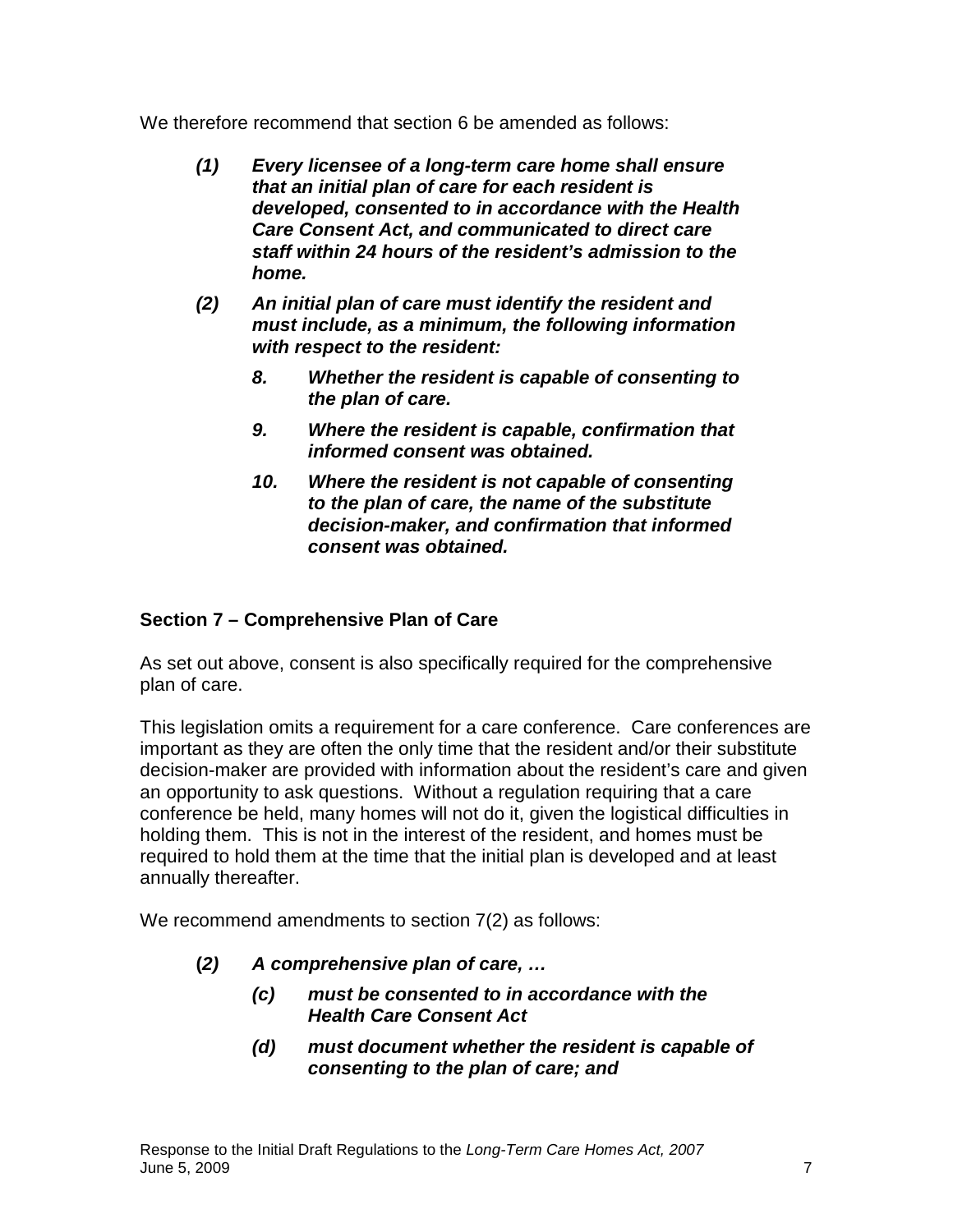- **(i) where the resident is capable, confirmation that informed consent was obtained; or**
- **(ii) where the resident is not capable of consenting to the plan of care, the name of the substitute decision-maker, and confirmation that informed consent was obtained.**
- **(4) A licensee of a long-term care home shall ensure that,**
- **(a) a conference of the inter-disciplinary team providing the resident's care is held, within six weeks following the resident's admission to the home and at least annually after that, to review the resident's plan of care;**

**. . . .** 

- **(b) the resident, the substitute decision-maker, where applicable, and such other person as they may direct are given an opportunity to participate fully in the conferences held under clause (a); and**
- **(c) with respect to each conference held under clause (a), a record is kept of the date of the conference, the participants in the conference and the results of the conference.**

## **Transfer to Hospital**

When a resident is transferred to hospital, there must be a requirement for information to be sent with the person to the hospital about their condition. As part of their care plan, this information should be ready to be sent to the hospital, should the person become ill. It is ACE's experience that residents are too frequently transferred to hospital without this information and as a result, precious time at the hospital is needlessly spent discerning the resident's medical history or contraindicated medication is administered.

We recommend that the following section be added:

## **When a resident requires a transfer to hospital for treatment, the following information shall be documented and sent to the hospital with the patient or as soon thereafter as possible:**

**1. List of specific information, such as diagnosis, medication and allergies. (The Ministry to add additional items to list as appropriate to drafting)**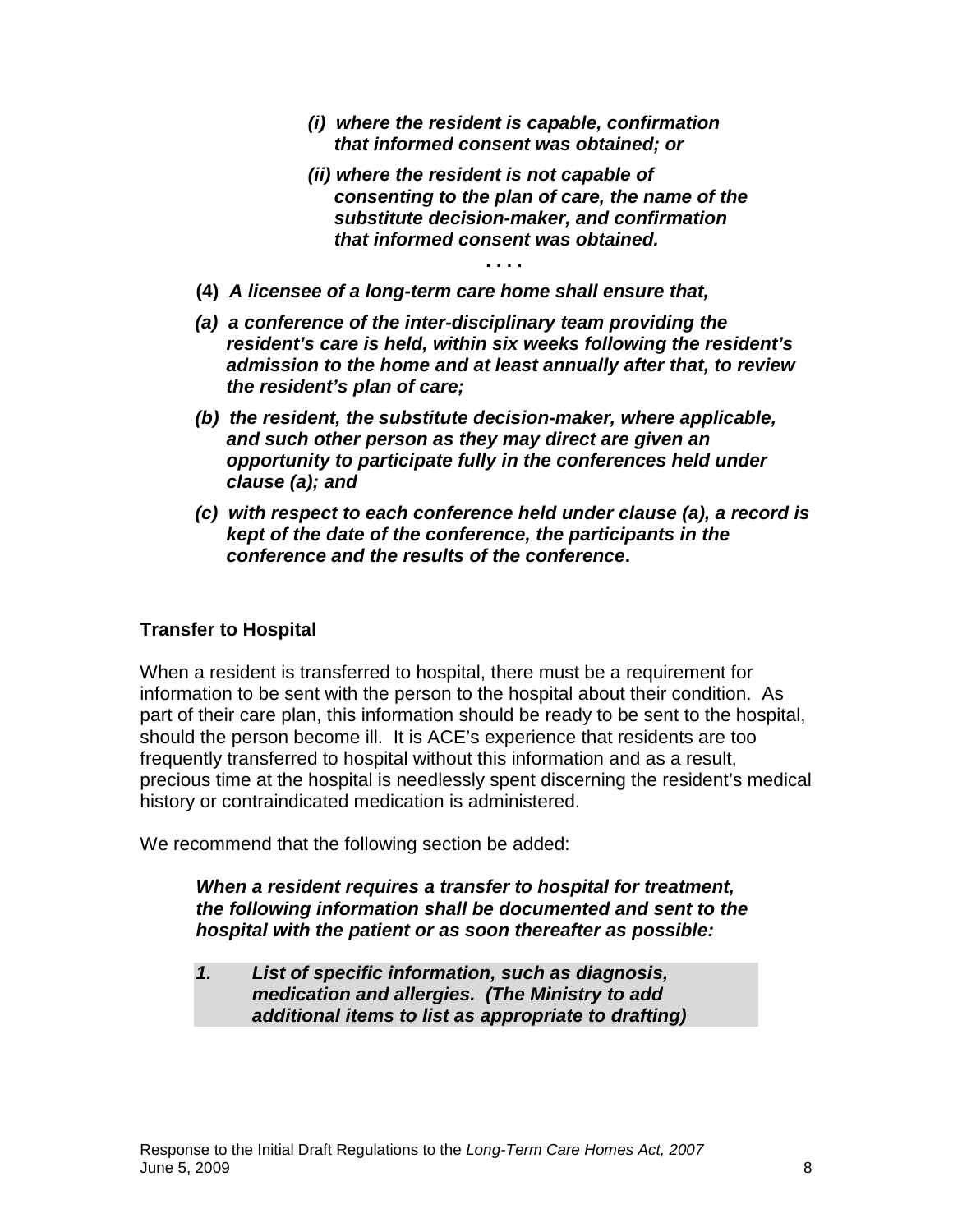#### **Section 15 – Altercations**

Resident altercations can be of a major or minor nature. It is often difficult for the home to deal with these issues, sometimes resulting in complaints by residents and families, as well as Ministry and police involvement.

Resident altercations are different from "abuse". "Abuse" must include an imbalance of power where the person being abused is in a subordinate position to that of the abuser. In long-term care, abuse generally results from the actions of staff, although it could be by family or other third parties.

Where the issue is a resident upon resident altercation, this does not constitute abuse, although it can be just as serious. Resident altercations can be a simple verbal discussion, up to and including assaults resulting in death.

Residents have the right to live in an environment that is safe for them. This safety includes safety from other residents. This is a two-fold responsibility between the home and the Ministry of Health and Long-Term Care to ensure that all residents are both safe and receive any special care that they require. We recommend that, apart from this legislation, the Ministry of Health and Long-Term Care develop criteria with respect to the admission to both complex continuing care units and mental health facilities where some resident may need to reside instead of in long-term care. While long-term care has the ability to deal with many resident needs, there are some which cannot be met in this setting. Unfortunately, there is no clear admission criterion for complex continuing care or mental health facilities, resulting in people being admitted to long-term care where their needs really cannot be met.

We therefore recommend that section 15 be amended as follows:

#### **Every long-term care resident is entitled reside in a safe environment.**

- **(1) Every licensee of a long-term care home shall ensure that the risk of altercations between residents is reduced by,** 
	- **(a) identifying factors, based on information provided to the licensee or staff or through observation, that could potentially trigger such altercations;**
	- **(b) identifying and implementation interventions;**
	- **(c) where interventions are not able to resolve the situation, to contact the Ministry of Health and Long-Term Care for assistance in resolving the**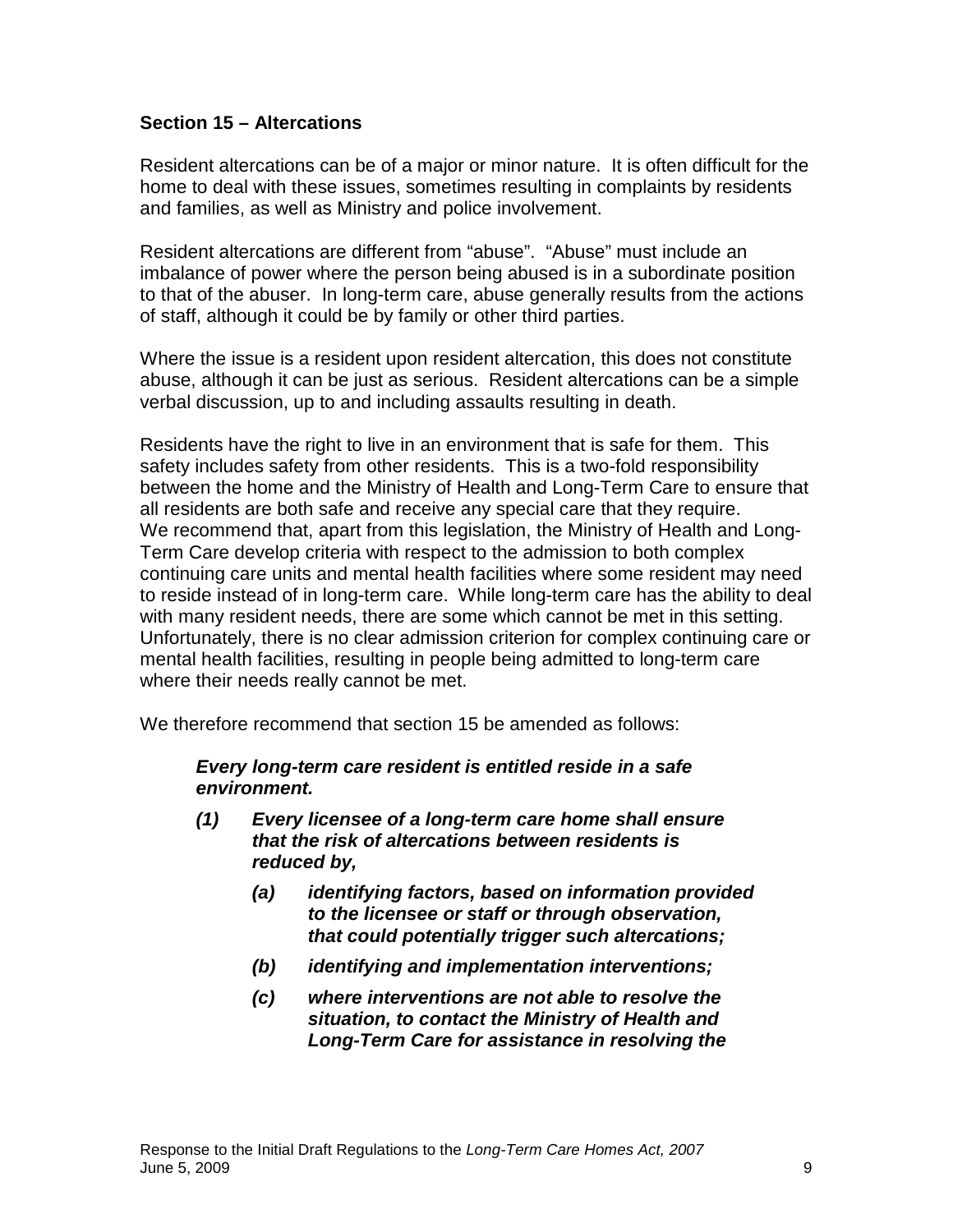**situation, which may include the provision of increased funds for the care of that resident.<sup>3</sup>**

- **(3) Every licensee of a long-term care home shall contact the Ministry of Health and Long-Term Care where a resident altercation results in:** 
	- **(a) police intervention;**
	- **(b) hospitalization;**
	- **(c) a pattern of escalation of altercations involving one more residents.**

## **Section 16 – Policy to Promote Zero Tolerance**

Subsection 20(2) of the legislation requires each home to have a policy to promote zero tolerance of abuse and neglect of residents. Paragraph 20(2)(c) states that the policy "shall provide for a program, that complies with the regulations, for preventing abuse and neglect". The draft regulations have not provided any regulations regarding such a program. We recommend the following be added:

**Every licensee of a long-term care home shall ensure that the licensee's written policy under section 20 of the Act to promote zero tolerance of abuse and neglect of residents, in addition to complying with clauses 20(2)(a) to (f) of the Act,**

- **(d) identifies the home's prevention of abuse and neglect policy;**
- **(e) identifies the staff member(s) in charge of the prevention of abuse and neglect in the home; and**
- **(f) identifies situations which may lead to abuse and neglect and how to avoid such situations.**

## **Section 20 – Restraining of Residents - Duty on Licensee re Written Policy**

We are concerned with subsection 20(2)(c) which refers to the "common law duty of restraint". As it is unlikely that the home's restraint policies will be written by lawyers or in consultation with lawyers, this section is both meaningless and could cause further harm to residents. It will likely be interpreted as a "duty TO restrain" when in fact we understand that it is the intent of the Ministry to flag the fact that a common law duty CONCERNING restraint exists.

 3 This is a reference to the High Intensity Needs Fund, and could be specified as such under the regulations.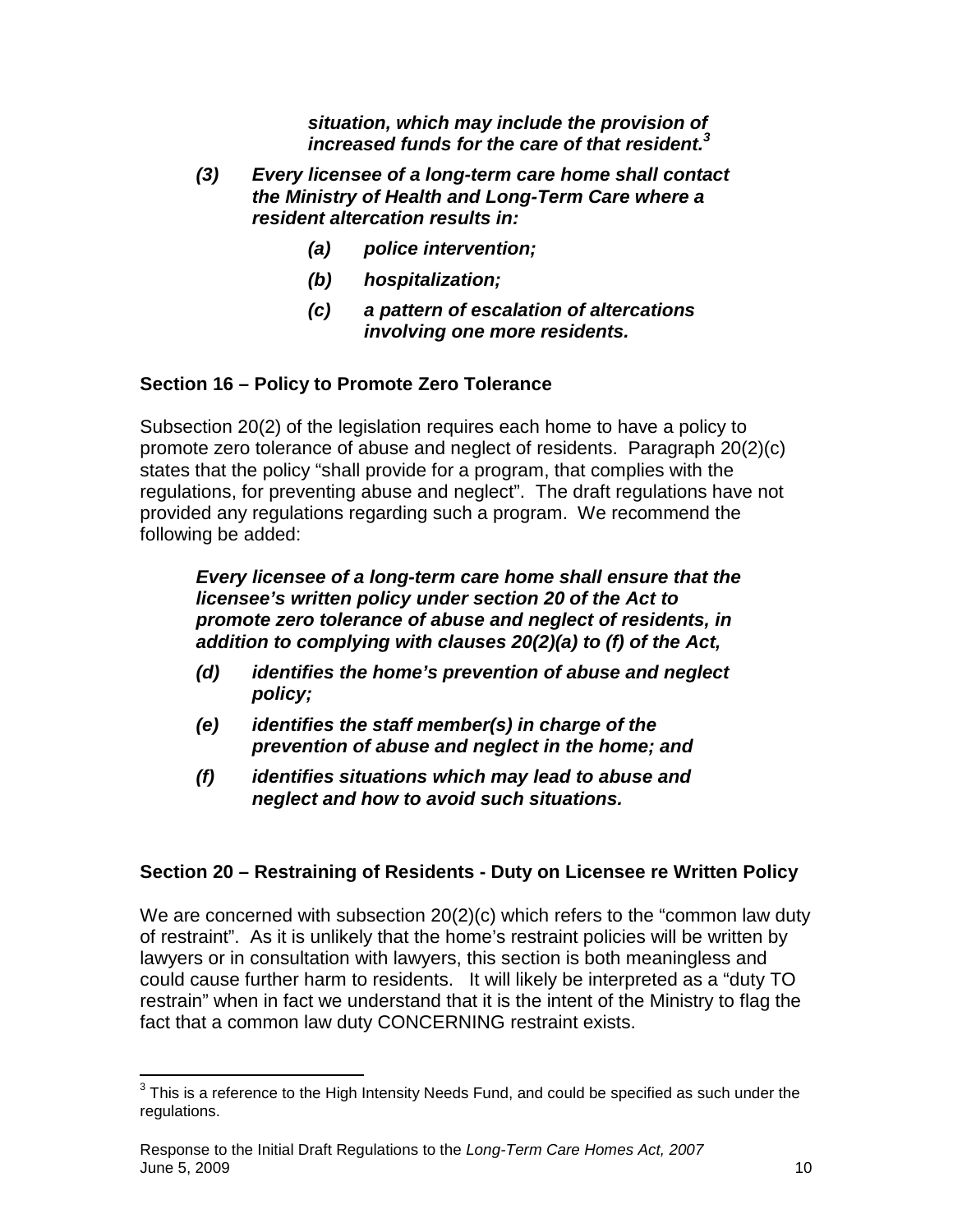We recommend that this section be rewritten to include, at a minimum, a definition similar to that found in the Health Care Consent Act, as follows:

## **Without restricting the generality of subsection (1), the licensee shall ensure that the written policy deals with,**

**(c) restraining under the common law in emergencies when immediate action is necessary to prevent serious bodily harm to the person or to others.** 

We also recommend that clarification be made in this section regarding the use of chemicals (pharmaceuticals) for restraint. The legislation states that chemical restraints can only be used under the "common law". Based on the feedback we have been receiving on the draft regulations, this phrase is misunderstood. We therefore recommend that the following be added to section 20(2):

## **Without restricting the generality of subsection (1), the licensee shall ensure that the written policy deals with,**

## **(h) use of a drug pursuant to the common law in emergencies for the purpose of restraint.**

## **Section 21 – Requirements Relating to Restraining by Physical Devices**

We believe that not only do staff require initial training in the use of physical devices, but that they also require ongoing training.

We therefore recommend that section 21(1) be amended as follows:

**Every licensee of a long-term care home shall ensure that the following requirements are met with respect to restraining by physical devices:** 

- **6. Staff who apply physical devices or who monitor residents restrained by physical devices are:** 
	- **(i) trained in the application, use and potential dangers of these devices prior to using or monitoring any physical restraints; and**
	- **(ii) receive ongoing training in the application, use and potential dangers of these devices.**

The regulation regarding the use of physical restraints pursuant to the common law requires further changes. As presently written, it appears to allow the home to indefinitely restrain a resident pursuant to the common law. It must be made clear that restraint under the common law is only administered on an emergency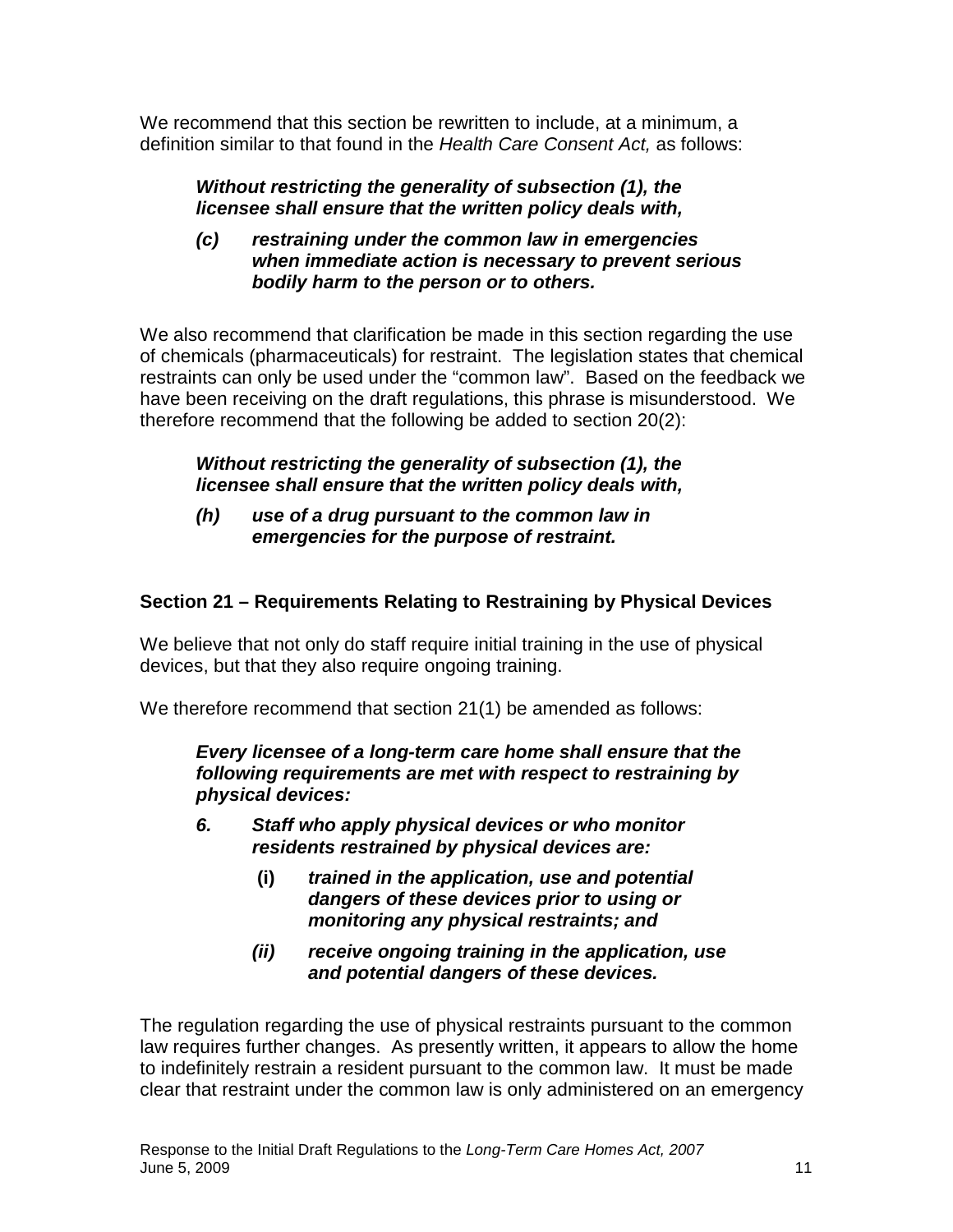basis and that restraint must only be continued with the consent of the resident or their substitute decision-maker.

We recommend that the following be added to section 21(3):

## **Where a resident is being restrained pursuant to the common law duty described in section 36 of the Act, the licensee shall ensure that,**

**(c) that within 24 hours of the initial administration of the physical restraint, that consent be obtained from the resident or their substitute decision-maker and that all other regulations regarding physical restraint be complied with in that regard.** 

## **Requirements relating to Documentation when Restraining by the Administration of Drugs Pursuant to the Common Law Duty**

Section 36(4) of the legislation permits regulations to be made requiring the licensee to ensure that the administration of a drug pursuant to the common law duty is done in accordance with the requirements of the regulations. However, the regulations contain no requirements respecting the documentation that must be kept if drugs are used as chemical restraints. We recognize that the intent of the legislation is that chemicals cannot be used as restraint except in emergencies when there is an immediate risk of harm to an individual or others, following the common law principle. We submit that without specific requirements in the regulations concerning their use, chemicals will be used as continuing restraints, rather than just on a temporary basis as intended.

Thus, we recommend the following be added to the regulations following section 21:

**Every licensee shall ensure that every administration of a drug to restrain a resident is documented in the resident's record, and without limiting the generality of this requirement, the licensee shall ensure that the following are documented:** 

- **1. Circumstances precipitating the application of the drug.**
- **2. What alternatives were considered and why those alternatives were inappropriate.**
- **3. Who made the order, what drug was ordered, the dosage, and by what means it was delivered.**
- **4. The resident's response to the drug.**
- **5. Who gave the drug and the time of administration.**
- **6. All assessments, reassessments and monitoring.**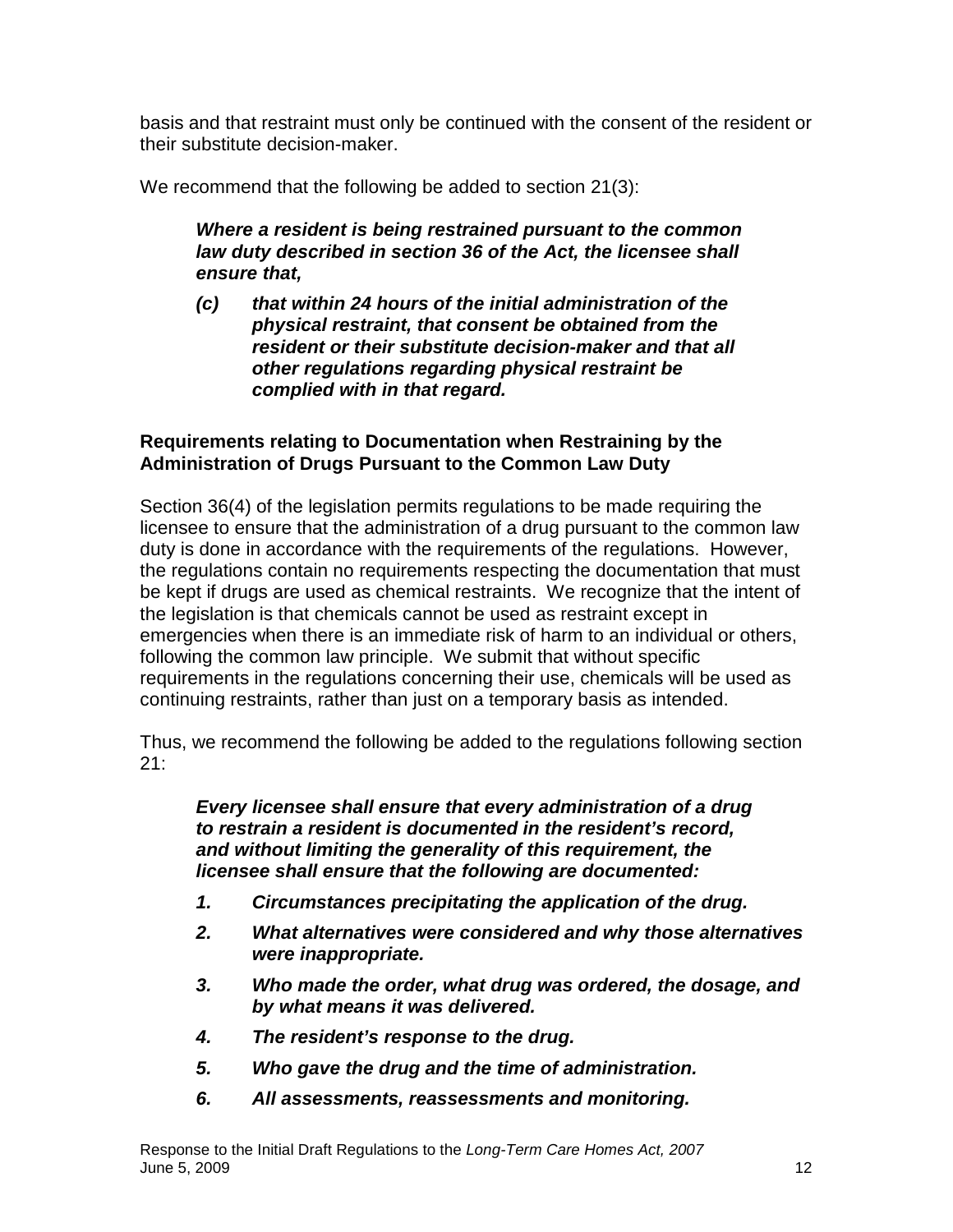**7. Discussion(s) with the resident or the substitute decisionmaker, where the resident is incapable, following the intervention, to explain the reasons for the temporary use of a chemical restraint.** 

## **Section 22 – Requirements Relating to the Use of PASDs**

Clause 34.2 of the legislation requires the home to keep records regarding the application of PASDs in accordance with the regulations. The draft regulations do not specify any requirements which we view as an important omission.

Thus, we recommend that section 22(2) be amended as follows:

## **Every licensee shall ensure that,**

- **(c) Staff that apply PASDs or who monitor residents with PASDs are:** 
	- **(i) trained in the application, use and potential dangers of the PASDs to using or monitoring PASDs; and**
	- **(ii) receive ongoing training in the application, use and potential dangers of these devices.**

Moreover, we would like to see ongoing training of staff, similar to those we set out for restraints.

We recommend that the following requirement be added to section 22:

- **(4) Every licensee shall ensure that every use of a PASD is documented in the resident's record, and without limiting the generality of this requirement, the licensee shall ensure that the following are documented:** 
	- **1. Circumstances precipitating the application of the PASD.**
	- **2. What alternatives were considered, and tried where appropriate, and the reasons why those alternatives were not effective in assisting the resident with the routine activities of living.**
	- **3. Who approved the PASD.**
	- **4. Consent.**
	- **5. All assessments, reassessments and monitoring, as required.**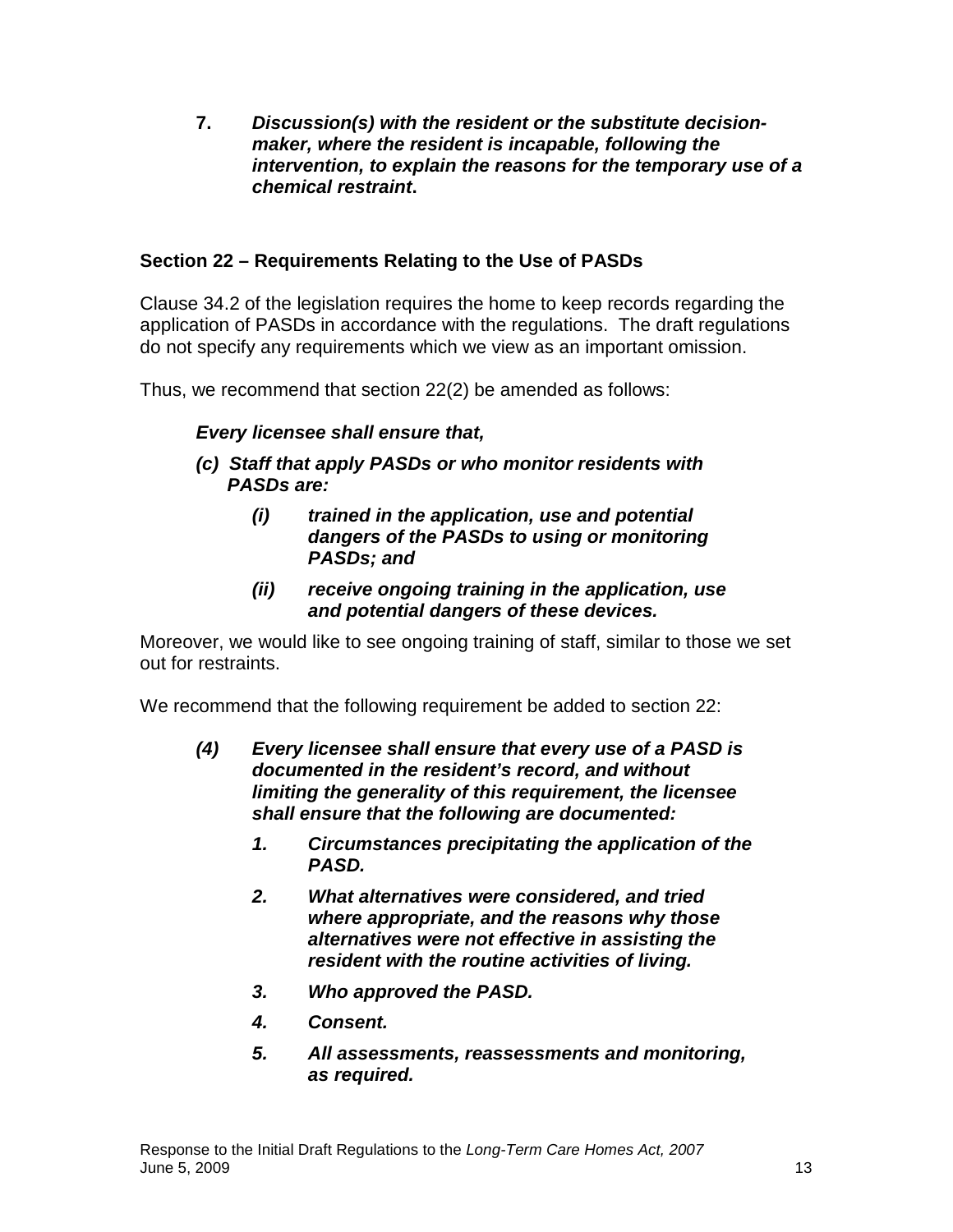#### **6. Release of the device and repositioning, as required.**

## **Section 26 – Absences**

Where a resident is on an absence and is unable to be readmitted due to an issue with the home, such as an outbreak, they should not be discharged from the home.

We recommend that the following be added to section 26:

**(6) Where a resident is ready to return to the home, but is prevented from doing so due to an outbreak or other issue at the home, the absence shall be continued until such time as their return is allowed.** 

## **Off-Site Visits and Outings**

ACE gets numerous complaints from both residents and families and friends regarding the prevention of residents from leaving the home to visit people or go on outings. We believe it should be made clear that residents generally have the ability to come and go from a home and that they should not be prevented from doing so.

There are several common scenarios. Firstly, many homes have a blanket "policy" that residents are not allowed to leave unless a third party has agreed to be "responsible for them. Not only is this often illegal, it certainly does not respect the resident's right of autonomy. Long-term care homes are not prisons and do not have "detention" authority. Homes need to understand that many residents are able to come and go on their own if they wish.

Secondly, overprotective families and substitute decision-makers or others may direct the home to place restrictions as to whom the resident may visit. Very often, this stems from issues of family dynamics or bad blood with a friend of the resident rather than any actual risk to the resident. We submit that unless there are credible allegations that the resident will be harmed or in danger if they leave, residents are entitled to leave the home within the restriction of the "absences" provisions.

We therefore recommend the following:

## **(1) A resident is presumed to be capable of making a decision to leave the home for an outing.**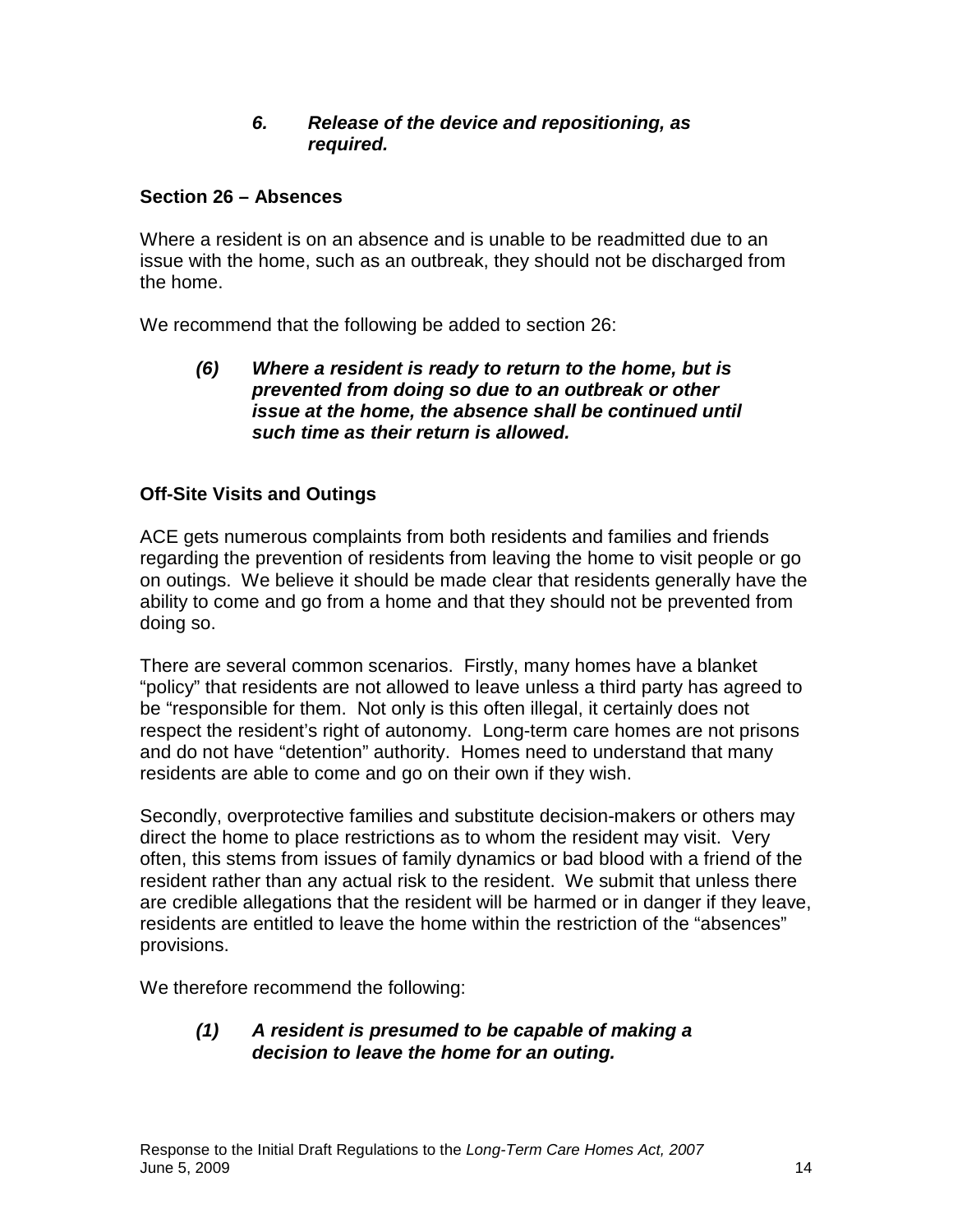**(2) Where the resident is found to be incapable of making a decision to leave the home on outing, they shall not be restricted in doing so with a third party unless there is credible evidence that they may be harmed, injured or otherwise in danger in so doing.** 

## **PART III – ADMISSION OF RESIDENTS**

### **Section 27 – Definition**

This section requires clarification that a substitute decision-maker may act on behalf of the incapable person and has the same rights.

We recommend that the following definition be added:

**"substitute decision-maker" means a person making placement decisions for the applicant who has been found incapable of making admission decisions pursuant to the Health Care Consent Act and who may make applications on behalf of the applicant.** 

#### **Responsible Placement Co-ordinator**

When a person's application to long-term care involves different Community Care Access Centres, it is often not clear, for example, which Community Care Access Centre has the responsibility to make the finding or to provide information.

We therefore recommend that a section be added between sections 28 and 29 that will define which Placement Co-ordinator has responsibility for which parts of the application process, as the Ministry of Health and Long-Term Care determines is appropriate:

**Where an applicant is making an application in the area managed by one Community Care Access Centre but who is applying for placement in a long-term care home managed by another Community Care Access Centre, the responsibilities are as follows:** 

- **1. List of responsibilities of the placement co-ordinator in the area where the person is making the application.**
- **2. List of responsibilities of the placement co-ordinator in the area where the person is applying.**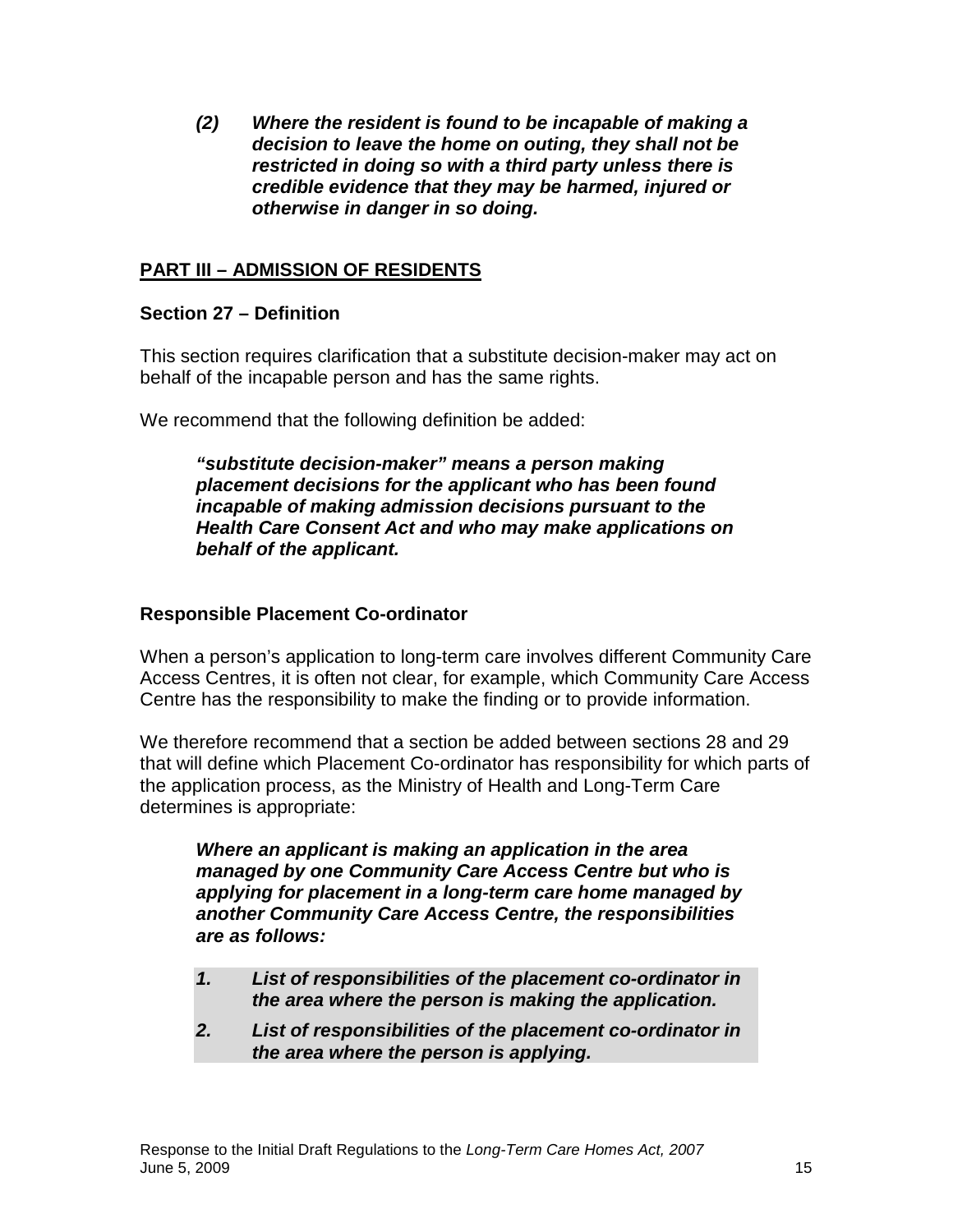## **Section 28 – Ineligibility to be Placement Co-ordinator**.

We would like this section amended to ensure clarity. We have found that in many cases, hospital employees are doing almost all of the work of the placement co-ordinator. This is a conflict of interest, as the hospital employee has demands made of them by the hospital which should not affect the placement process. The reason for having Community Care Access Centres is to provide a non-partisan and client-centred individual to assist in the placement process.

We therefore recommend the following addition:

- **(1) Every person or entity that is not a community care access corporation within the meaning of the Community Care Access Corporations Act, 2001, is ineligible for designation as a placement co-ordinator.**
- **(2) No hospital or hospital employee is eligible for designation as a placement co-ordinator.**

## **Section 29 – Information to be Provided by Placement Co-ordinator**

This section of the draft regulation stipulates that the person is to be given information about many things but it fails to include a requirement that the person receive information about the homes where they actually want to reside.

We therefore recommend the following be added between what are presently subsections (2) and 3:

#### **(3) When a person is determined eligible for admission, the placement co-ordinator shall provide the person with information about any long-term care home for which he or she requests information.**

Further, there is no requirement that persons seeking admission to long-term care be given information about their rights or assistance in exercising their rights, as set out in section 55(2)(d) of the Act.

We therefore recommend the following be added to section 29 as the new subsection (5):

**(5) The placement co-ordinator shall provide the person with information about their rights and in exercising their rights, which shall include, but not be limited to:**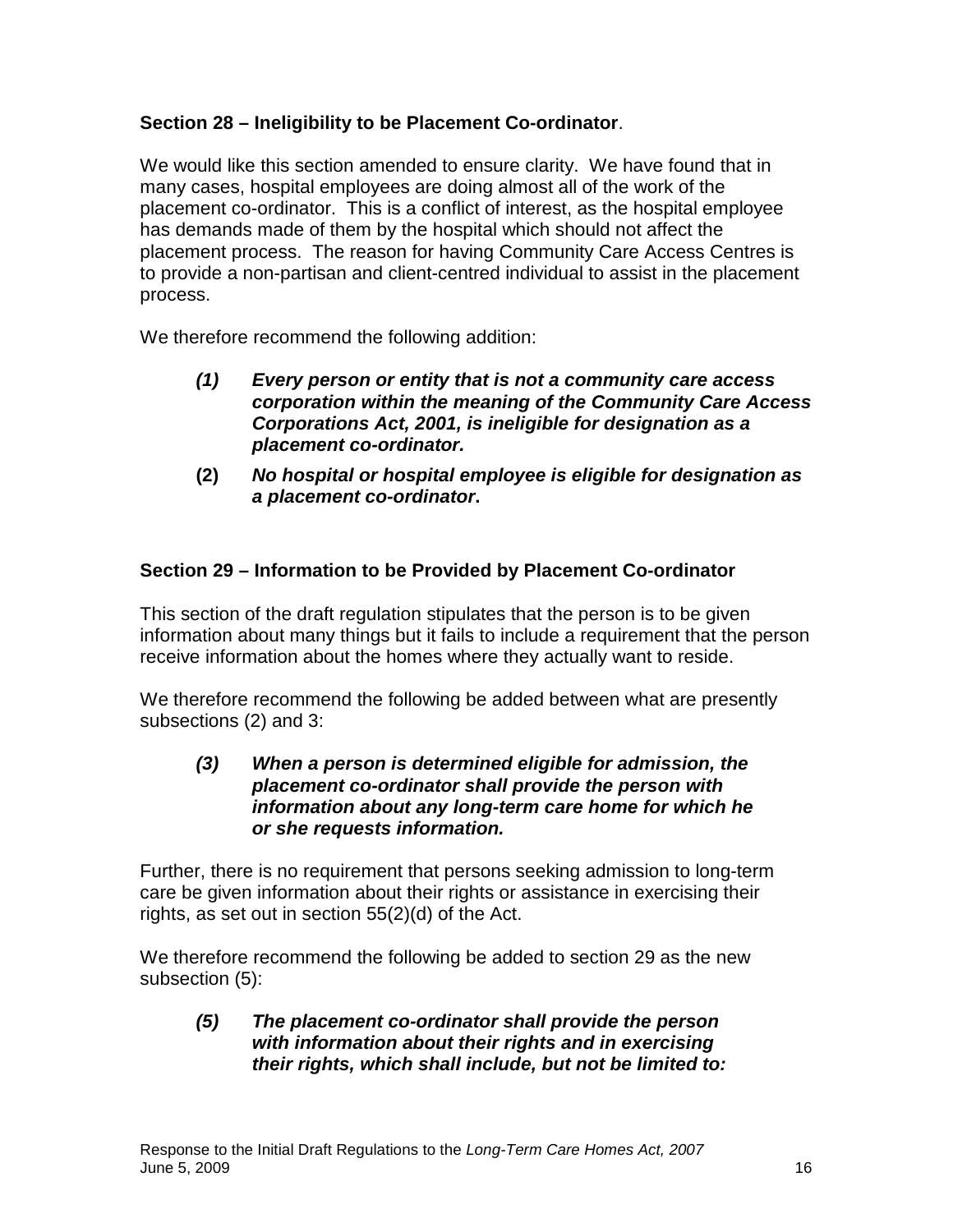- **(i) information about any laws or policies which affect their admission to a long-term care home;**
- **(ii) information about priorities and wait lists for longterm care homes to which the person wishes to apply;**
- **(iii) information about transferring between long-term care homes;**
- **(iv) information about admission to a long-term care home from hospital, where applicable;**
- **(v) information about any temporary program for which the person may be eligible;**
- **(vi) information about their right to apply to the Consent and Capacity Board to review a finding with respect to his or her incapacity to make a decision regarding admission to a care facility pursuant to the Health Care Consent Act;**
- **(vii) information about their right to apply to the Consent and Capacity Board for the appointment of a representative to make a decision regarding admission to a care facility on their behalf pursuant to the Health Care Consent Act;**
- **(viii) Depending on the second set of draft regulations, in may be appropriate to include a section here on rights advice for admission to a secure unit.**

#### **Duty of the Placement Co-ordinator**

ACE has been encountering refusals by placement co-ordinators to take applications and determine eligibility. We believe that it is important for the regulations to explicitly state that placement co-ordinators must take an application and determine eligibility when requested by the person or their substitute decision-maker.

We recommend that the following section be added after the present section 29:

**A placement co-ordinator shall complete an application to determine eligibility when a request is made and consented to by the person requesting admission or their substitute decision-maker.**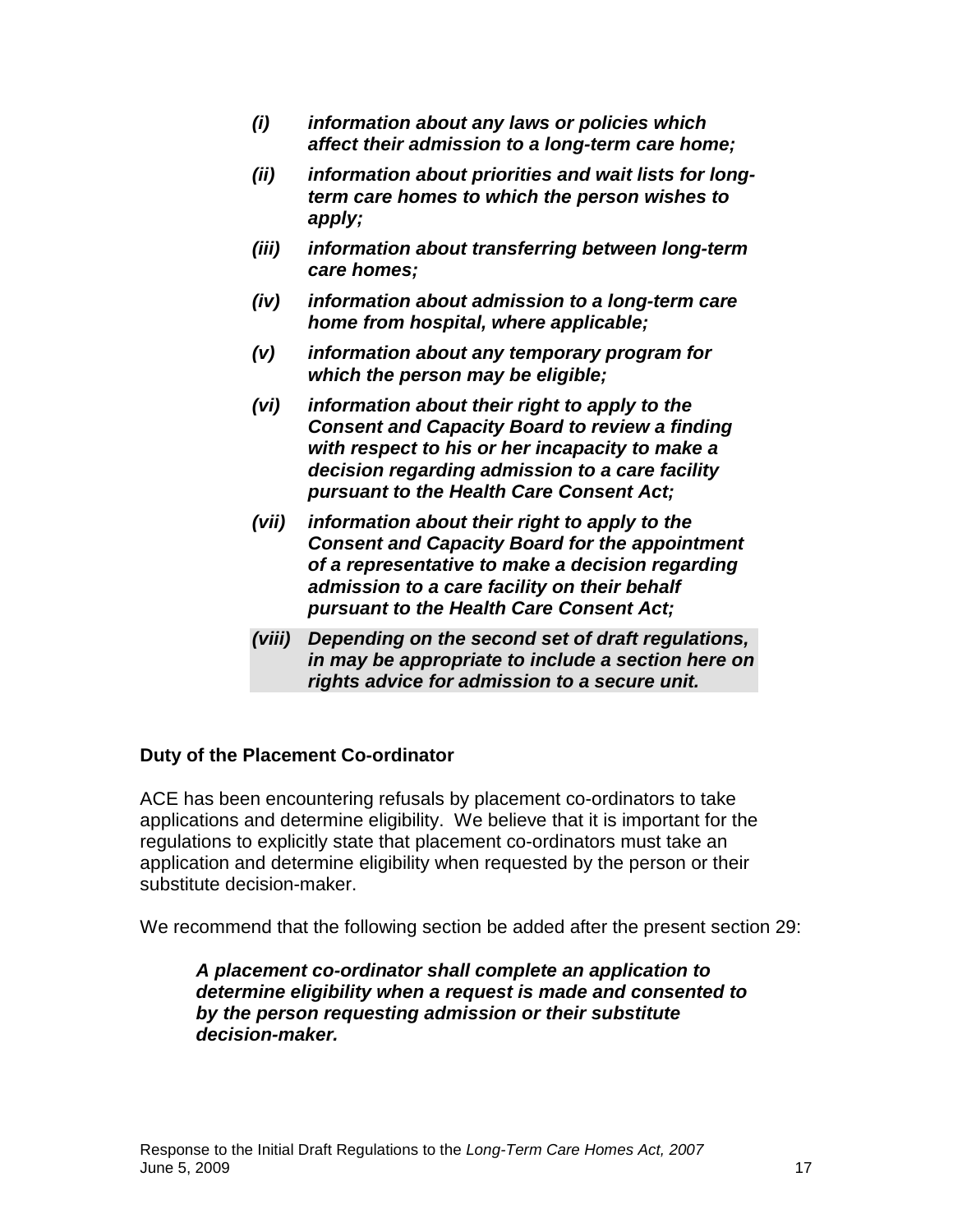## **Section 30 – Criteria for Eligibility, Long-stay**

Section 30(1)(e) of the draft regulation states that an applicant can only be found eligible for admission if their care requirements can be met in a long-term care home. However, there is no definition or explanation as to what this means in the draft regulations or the legislation. The lack of clarity causes difficulties, as applicants whose needs are too complex or who require additional care are often either admitted to homes when they should not be, or they are made eligible and are subsequently unable to find a home which will admit them.

In such situations, we believe the Ministry of Health and Long-Term Care must make a decision based upon the Ministry providing additional funding and resources, in addition to the applicant's individual circumstances.

We therefore recommend that section 30(1)(e) be amended as follows:

## **An applicant shall be determined to be eligible for admission to a long-term care home as a long-stay resident only if,**

- **(e) the applicant's care requirements can be met in a long term care home, and specifically:** 
	- **(i) details to be determined by the Ministry of Health and Long-Term Care**

Section 30(3) states that an applicant is not eligible for placement if caregiving, support, or companionship arrangements, other than that which is publicly funded is available, will meet the applicant's requirements. This section can be interpreted as requiring family members and others to provide care although they may not want or be able to do so. The person requiring placement should not be required to be taken care of by someone who does not wish or is not able to do so.

We therefore recommend that section 30(3) be amended as follows:

- **1. None of the publicly-funded community based services available to the applicant while the applicant lives in his or her residence are sufficient to meet the applicant's requirements.**
- **2. None of the publicly funded community based services available to the applicant in the area to which the applicant plans to move are sufficient to meet the applicant's requirements.**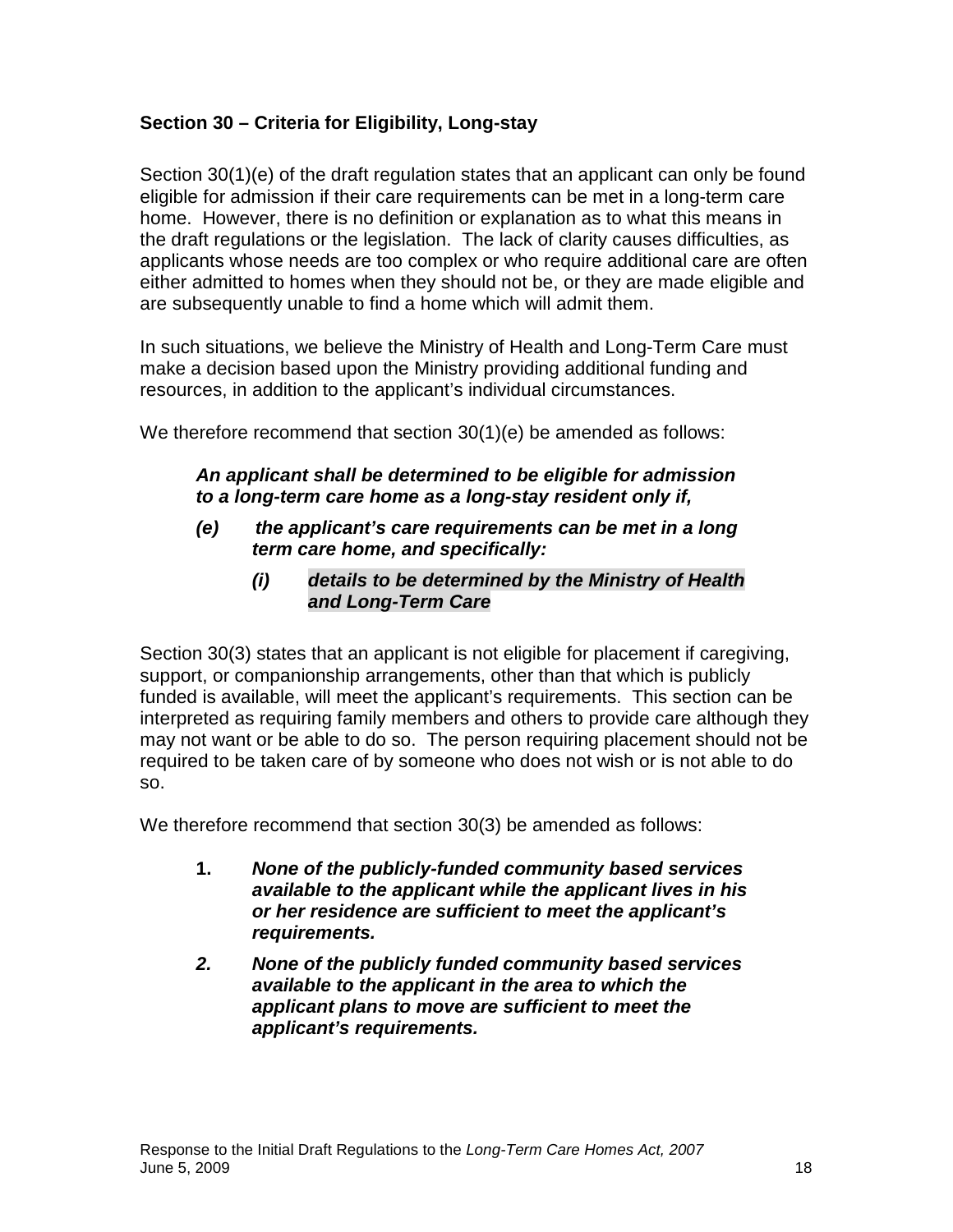## **Section 34 – Application for Determination of Eligibility**

This section allows for assessments to be completed by an "agent" of the placement co-ordinator. We have encountered many situations where these forms are not completed properly because the agents do not understand the documents, a lack of proper training, or they have their own agenda which are contrary to the interests of the applicant. We believe it is only appropriate for the documents to be completed by the placement co-ordinator, not an agent.

We therefore recommend that clause 34(1)(d) be amended as follows:

**An up-to-date assessment of the applicant's functional capacity, requirements for personal care, current behaviour, and behaviour during the year preceding the assessment signed by the placement co-ordinator.** 

## **Section 42 – Removal from Waiting List**

The present regulations require that persons be removed from the waiting list if they refuse to consent to admission to the long-term care home. This has been interpreted as including the situation where the person arrives at the home and turns down the room due to problems with the room. ACE has had many cases where a person is justified in refusing consent to admission. For example, an anxiety ridden senior arrived at a home to discover that her roommate was a very demented woman who continuously screamed. She refused to have this roommate and was taken off of the list. In another case, a client refused to stay at a home after learning that the previous resident had repeatedly urinated on the floor and despite attempts to clean the room, it still smelled of urine. Finally, offers have been turned down because persons were misinformed about the homes or their choices. We know of people who are told to put a home on their list and then go to see it later. Admission is offered almost immediately, before the person is able to visit, and when they see the home they are unhappy and refuse to go.

As demonstrated above, there are many extenuating circumstances which should be considered as exceptions to this presently rigid rule.

We recommend that the following section  $42(1)(b)(i)$  be amended as follows:

**The appropriate placement co-ordinator shall remove an applicant from every waiting list the placement co-ordinator keeps for admission to a long-term care home as a long-stay resident, and make a record of the removal,**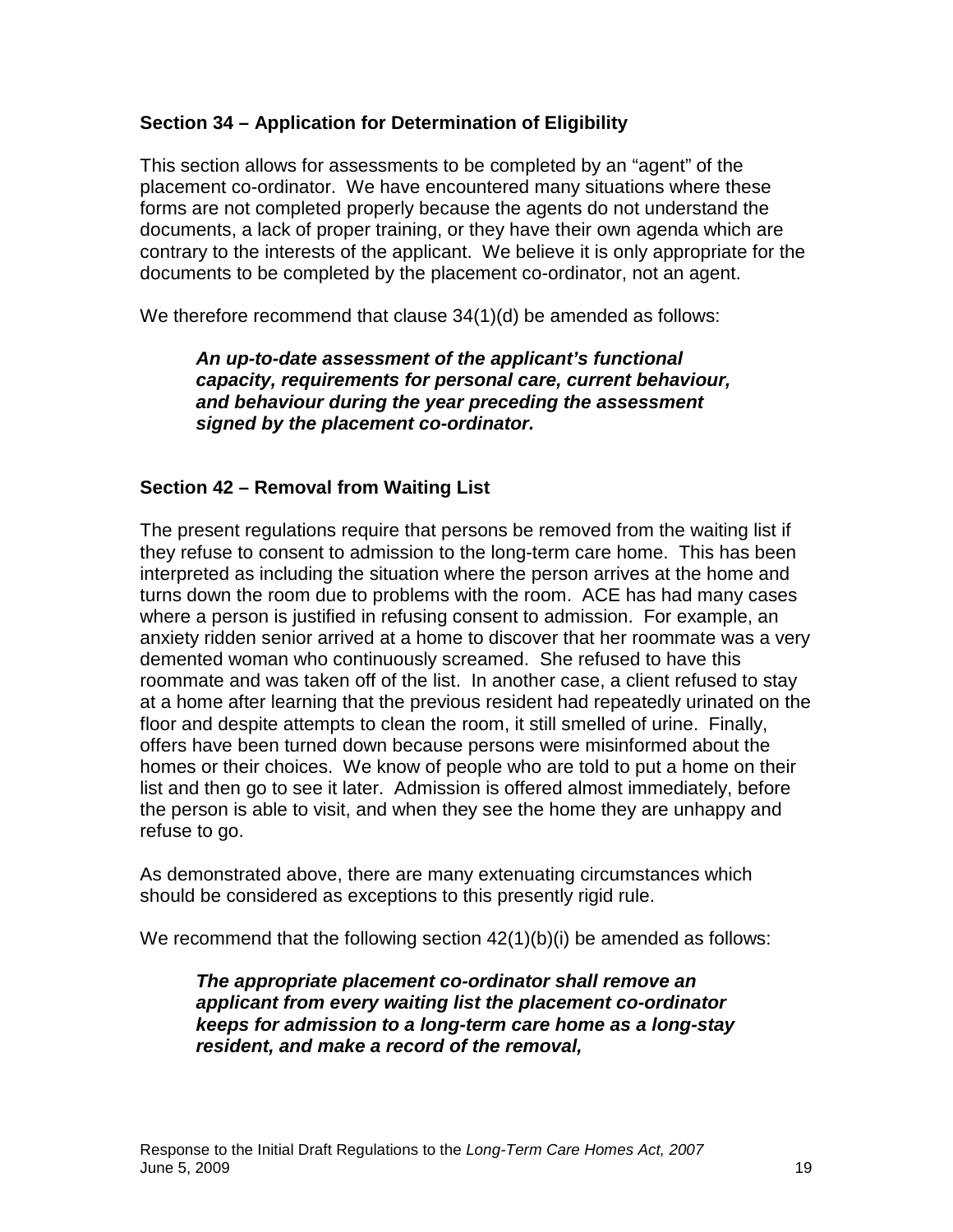- **(d) if the placement co-ordinator offers to authorize the applicant's admission to a long-term care home as a long-stay resident, and the applicant,** 
	- **(i) refuses to consent to admission, unless the refusal is approved by the Director.**

## **Section 43 – Removal from Waiting List, Short Stay**

We recommend that section 43(1)(a) be amended, as per above:

**An applicant may be removed from the waiting list for a longterm care home to which the applicant is awaiting admission as a short-stay resident if the appropriate placement coordinator offers to authorize the applicant's admission to the home and the applicant,** 

**(a) refuses to consent to admission, unless the refusal is approved by the Director**

#### **Section 46 – Crisis Category**

ACE submits that when a person is in crisis, they need a bed regardless of their ability to pay. We therefore recommend that persons who become crisis be admitted to the first bed in a home of their choice, regardless of whether it is preferred or basic accommodation. Once the person is admitted, they should be allowed to stay in that room until such time as an internal transfer was available, if they so wished. This will require new regulations in the fee sections, which are not presently available.

We therefore recommend section 46 be amended as follows:

- **(1) An applicant shall be placed in category 1 on the waiting list for any bed in a long-term care home to be charged at the basic accommodation rate if the applicant requires immediate admission as a result of a crisis arising from the applicant's condition or circumstances.**
- **(2) An applicant shall be placed in category 1 on the waiting list for any bed in a long-term care home to be charged at the basic accommodation rate if….**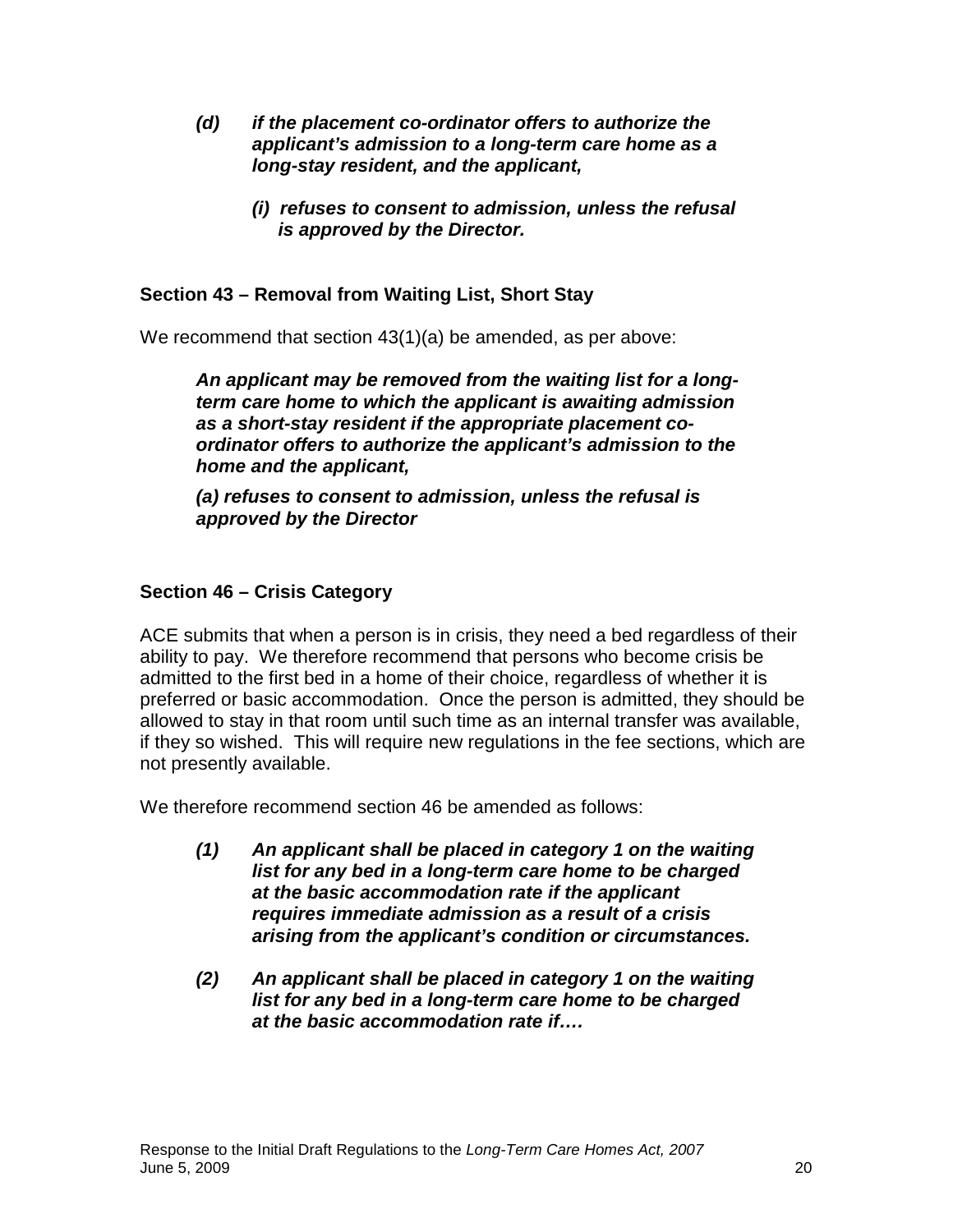## **Section 48 – Religious, Ethnic or Linguistic Origin**

At present, there are no criteria as to when a home or unit can be designated as serving the interest of particular religions, ethnic origins or linguistic origins.

We recommend that the regulations be amended to add a section to define the following, as the Ministry of Health and Long-Term Care determines is appropriate:

| What criteria are used to designate a home or unit as |
|-------------------------------------------------------|
| serving a particular group.                           |

- **2. Who authorizes the designation.**
- **3. The definition of "religion", "ethnic origin" and "linguistic origin".**
- **4. That a list must be available with information as to the designation of particular homes and units pursuant to this section.**

#### **Sections 48 and 49 – Placement into Categories on Waiting List**

Both subsections 48(2)(a) and 49(2)(a) refer to the placement of applicants into particular categories on waiting lists for long-term care homes if they are not residents of a long-term care home but they require or receive high service levels under the Home Care and Community Services Act, 1994. However, there is no definition of "high service levels" in the draft regulation or the Home Care and Community Services Act, 1994 (which is currently known as the Long-Term Care Act, 1994). Thus, it is difficult for us to comment on these sections without knowing or understanding its context. Having said that, with reference to subsection 49(2)(a) and category 4A on the waiting list, we believe it should include those applicants who are participating in the "Wait at Home Program" or similar initiatives.

#### **Section 59 – Authorization of Admission**

The regulations have never been clear as to how long a person has to make their decision regarding accepting an offer of admission and how long they have to move in to the home before being charged.

We recommend that the following be added to section 59:

## **When a bed is offered to an applicant, the applicant has 24 hours to accept or reject the offer.**